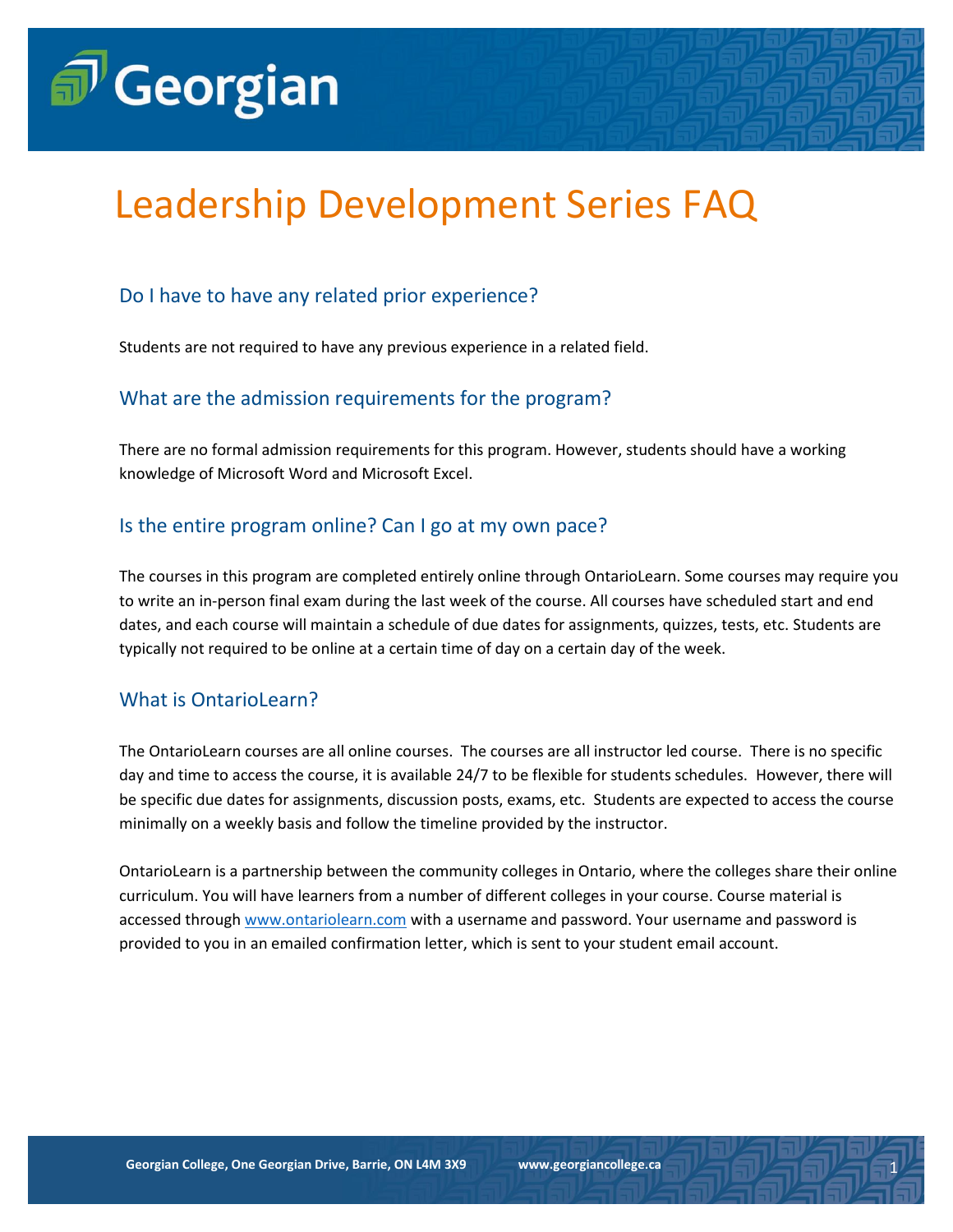# What are the mandatory courses?

All of the course codes and course names can be viewed on this link: <http://www.georgiancollege.ca/academics/part-time-studies/programs/leadership-development-series-lead>

Courses can be taken in any order, but it is recommended that students complete BUSN0208 Employment Law – LDS (ODE) before enrolling in BUSN0210 Human Relations – LDS (ODE).

# What type of program is Leadership Development Series (LEAD)?

LEAD is a non-credit, part-time recognition of achievement program delivered through OntarioLearn. LEAD is not a "full-time" program.

### How do I apply?

To get started in the program, please call 705-722-1511 to set up your student number and declare your major (LEAD). Once you have your student number and major declared, you can register for courses online.

#### How do I register?

Online - if you already have a student number

- Go t[o http://www.georgiancollege.ca/academics/part-time-studies/programs/leadership-development](http://www.georgiancollege.ca/academics/part-time-studies/programs/leadership-development-series-lead)[series-lead](http://www.georgiancollege.ca/academics/part-time-studies/programs/leadership-development-series-lead)
- Click on the course that you would like to register for
- Choose Add to Cart
- Add any other courses, and then Check Out

Email – if you have trouble registering online

- **•** Emai[l Registrar@GeorgianCollege.ca](mailto:Registrar@GeorgianCollege.ca)
- Have your student number available.

 Provide the course code and course registration number (CRN) of the course(s) you would like to take. Students can also go t[o Continuing Education -](https://www.youtube.com/watch?v=IAXDTi7FIRI) Georgian College - YouTube for support registering online.

Once you've registered, an emailed confirmation letter will be sent to your student email account (not the personal email account that the college has on file). This confirmation email contains all of the information that you need to access the course, how to order course materials, and how to book exams.

2

You can access your student email account by going t[o http://mymail.georgianc.on.ca](http://mymail.georgianc.on.ca/) Your user name will be your student number ie. [123456789@student.georgianc.on.ca](mailto:123456789@student.georgianc.on.ca) Your password is your birthdate YYMMDD if you have not already changed it.